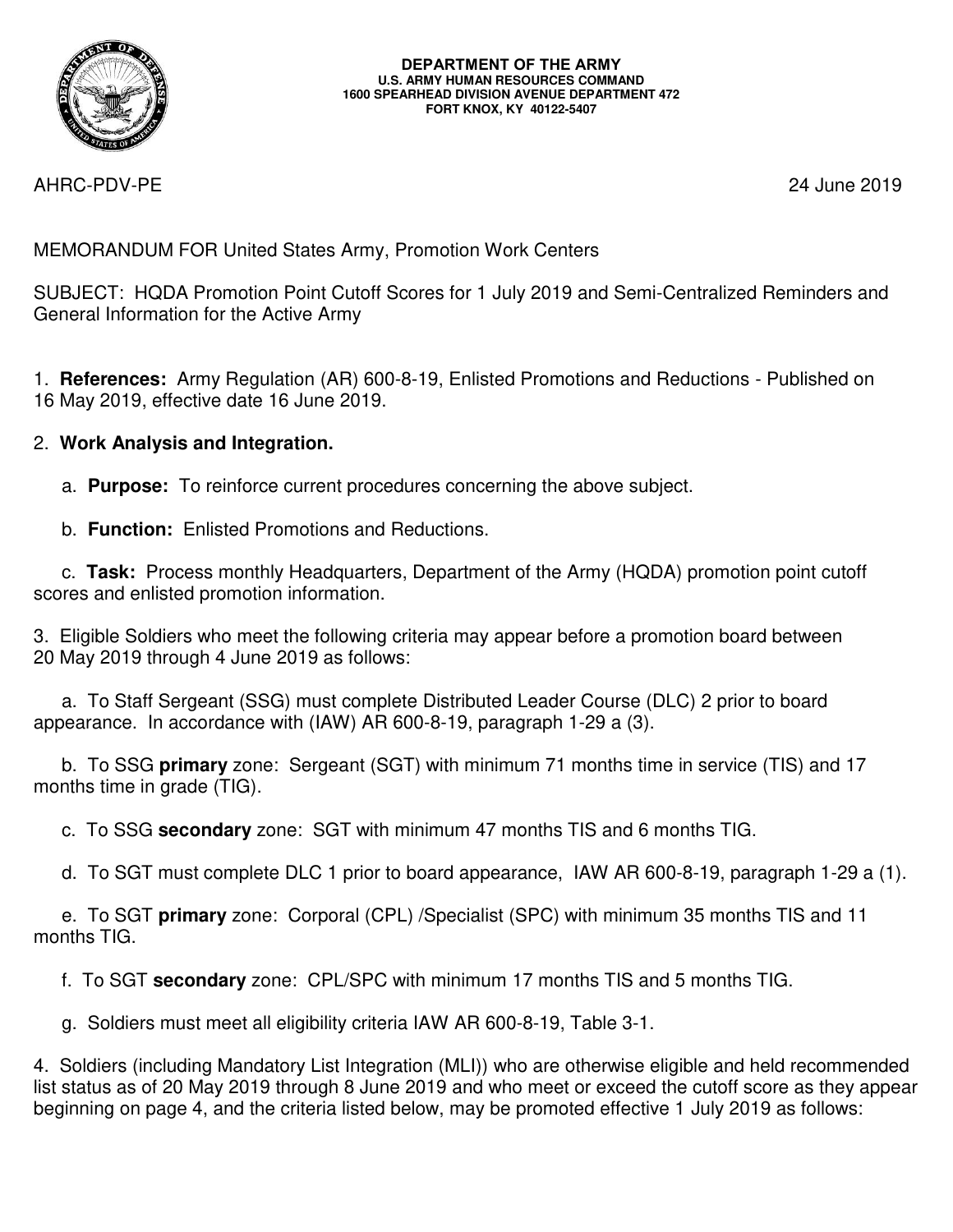SUBJECT: HQDA Promotion Point Cutoff Scores for 1 July 2019 and Semi-Centralized Reminders and General Information for the Active Army

 a. To SSG must graduate the Advanced Leader Course (ALC) before they are eligible for consideration for promotion pin-on to SSG, IAW AR 600-8-19, paragraph 1-29 a (4).

b. To SSG **primary** zone: SGT with minimum 72 months TIS and 18 months TIG.

c. To SSG **secondary** zone: SGT with minimum 48 TIS and 7 months TIG.

d. To SSG **MLI**: SGT with minimum 84 months TIS and 24 months TIG.

 e. To SGT must graduate the Basic Leader Course (BLC) before they are eligible for consideration for promotion pin-on to SGT, IAW AR 600-8-19, paragraph 1-29 a (2).

f. To SGT **primary** zone: CPL/SPC with minimum 36 months TIS and 12 months TIG.

g. To SGT **secondary** zone: CPL/SPC with minimum 18 months TIS and 6 months TIG.

h. To SGT **MLI**: CPL/SPC with minimum 48 months TIS and 24 months TIG.

i. Soldiers must meet all eligibility criteria IAW AR 600-8-19, Table 3-3.

5. After Soldiers appear on the HQDA Promotion Selection By-Name List, units are required to ensure that Soldiers (SPC/SGT) have a current record Army Physical Fitness Test on the promotion effective date 1 July 2019, are not flagged, not barred to continued service, graduates of BLC for promotion to SGT, and ALC for promotion to SSG.

6. **SPC Waiver Information**: The Directorate of Military Personnel Management (DMPM), Army G1 has announced the variable Specialist waiver ceiling percentage is 25%, IAW AR 600-8-19, paragraph 2-5h.

BY THE ORDER OF THE SECRETARY OF THE ARMY:



WILLIE E. YARBRAY JR. SGM, USA Chief, Enlisted Promotions Promotions Branch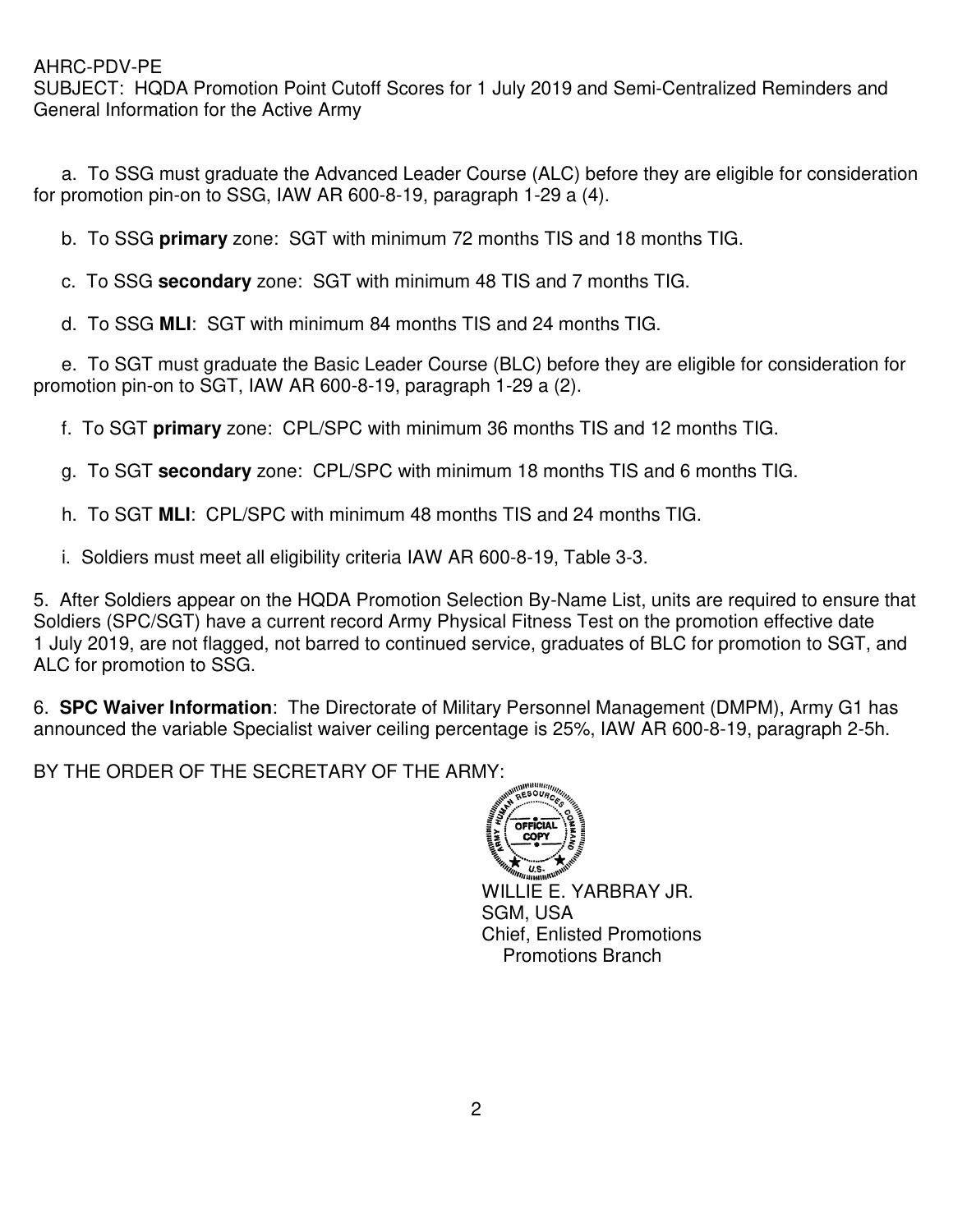AHRC-PDV-PE SUBJECT: HQDA Promotion Point Cutoff Scores for 1 July 2019 and Semi-Centralized Reminders and General Information for the Active Army

## **REMINDERS/GENERAL INFORMATION:**

1. **Army Physical Fitness Test (APFT) and Weapons Cycle for Promotion Points** – Guidance on data entry into the Digital Training Management System (DTMS), visit our HRC web page by clicking [here.](https://www.hrc.army.mil/content/21065)

2. **Exception To Policy (ETP) to Promote Soldiers without Requisite Professional Military Education (PME) as a direct result of an Operational Deployment** - Semi-Centralized promotions policy is provided within ALARACT 078/2018, Exception to Policy (AR 600-8-19) Enlisted Promotions and Reductions, dated 19 September 2018, and MILPER Message 18-304, Exception to Policy for Promotion to Sergeant (SGT) through Master Sergeant (MSG) for Deferment of Professional Military Education, dated 21 September 2018. Visit our HRC Enlisted Promotion webpage by clicking [here.](https://www.hrc.army.mil/content/19278)

3. **Sergeant and Staff Sergeant Promotion Recommended List -** Semi-Centralized promotions policy change effective May 2018 promotion month. Visit our HRC Enlisted Promotion Recommended List Integration to Sergeant and Staff Sergeant web page by clicking [here.](https://www.hrc.army.mil/content/18797)

There are updated AAA-294 Report slides (Enlisted Promotion Report) on the HRC Website, at the following link, click [here.](https://www.hrc.army.mil/asset/18054)

4. **Invalid promotion boards -** Promotion boards must be conducted between the 20th of the month proceeding the board month and no later than the 4th day of the board month. A First Sergeant (E8 or below) as the board president or promotion boards conducted outside of the dates stated will make promotion boards invalid. The Junior Enlisted Promotions section will flag all Soldiers appearing on the promotion board proceedings. See AR 600-8-19, paragraph 3-12 d, composition of promotion boards.

5. **AR 600-8-19,** Enlisted Promotions and Reductions - An updated version of AR 600-8-19 is available via the APD internet web address cited below. This updated version is dated 16 May 2019 with an effective date of 16 June 2019. To obtain a copy go to [http://www.apd.army.mil/.](http://www.apd.army.mil/)

6. **Promotion Point Worksheet (PPW) Training, Assessment and Access** – Click [here](https://www.hrc.army.mil/content/Promotion%20Point%20Worksheet%20PPW%20Training%20Assessment%20and%20Access) for more information.

7. Online training course certificates (example: DA Form 87) cannot be used to update completion of military resident courses in eMILPO. Promotions obtained with erroneous promotion points will result in an administrative reduction.

8. **MILPER Messages** – Unit S1 and MPD personnel and Soldiers should review the following messages: 13-212, 13-340, 14-358, 15-022, 15-264, 16-067, 16-186, 17-022, 17-187, 17-193, 17-200, 17-359, 17-386, 17-400, 18-008, 18-112, 18-304, 18-313, and 19-124.

9. Jr. enlisted promotion inquiries, email [usarmy.knox.hrc.mbx.tagd-jr-enlisted-promotions@mail.mil.](mailto:usarmy.knox.hrc.mbx.tagd-jr-enlisted-promotions@mail.mil)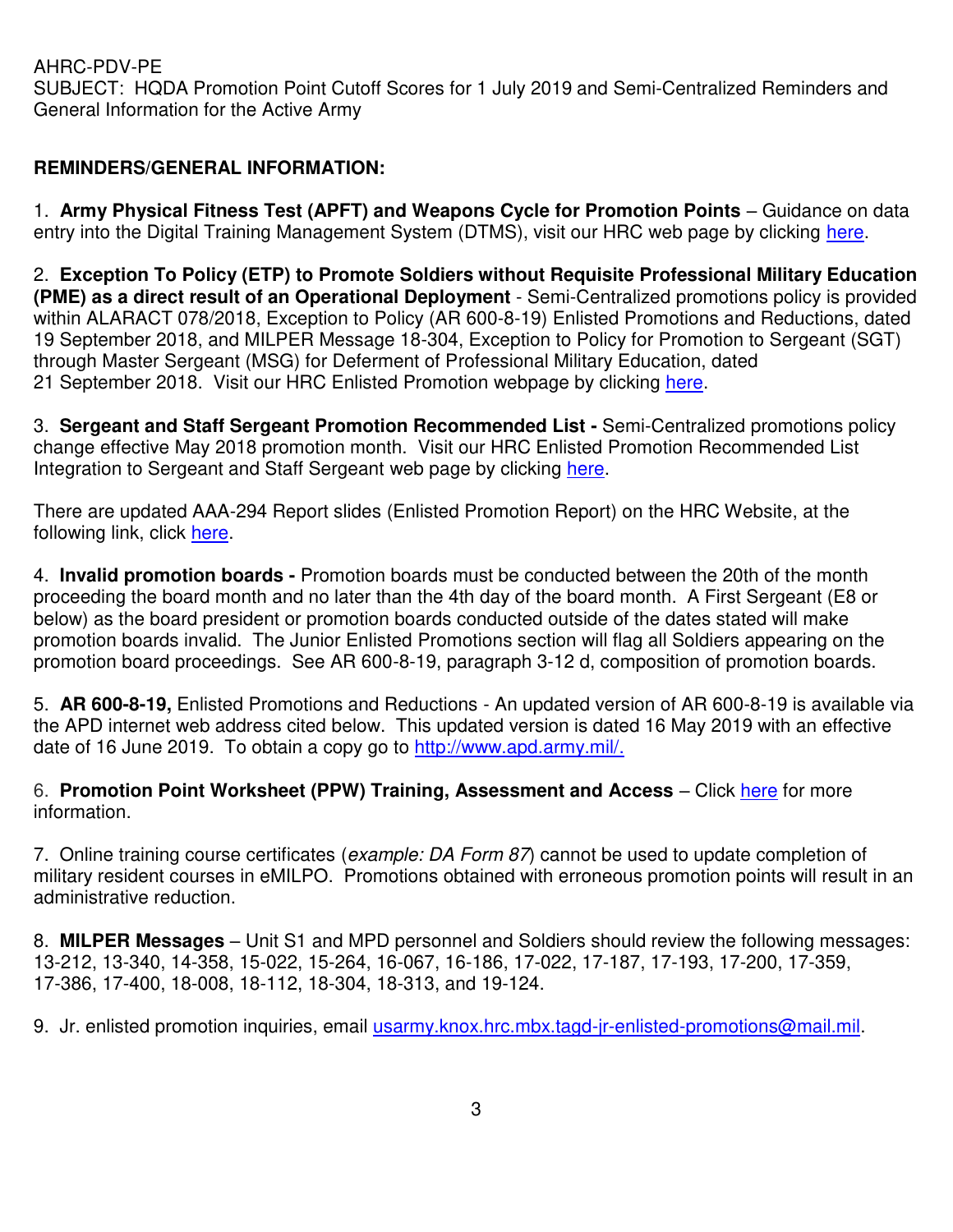|            |                       |           |           | AA PROMOTION QUALIFICATION SCORES FOR PROMOTION DURING JULY 2019 |                          |                |             |                |                  |                         |                |                |  |
|------------|-----------------------|-----------|-----------|------------------------------------------------------------------|--------------------------|----------------|-------------|----------------|------------------|-------------------------|----------------|----------------|--|
|            | <b>CUT-OFF SCORES</b> |           |           |                                                                  | <b>ELIGIBLES ON LIST</b> |                |             |                |                  | <b>PROMOTIONS (EST)</b> |                |                |  |
|            | $$ SGT $$             |           | $$ SSG $$ |                                                                  | $$ SGT $$                |                | $$ SSG $$   |                | $$ SGT $$        |                         | $$ SSG $$      |                |  |
| <b>MOS</b> | <b>PZ</b>             | <b>SZ</b> | <b>PZ</b> | <b>SZ</b>                                                        | <b>PZ</b>                | <b>SZ</b>      | <b>PZ</b>   | <b>SZ</b>      | <b>PZ</b>        | <b>SZ</b>               | <b>PZ</b>      | <u>SZ</u>      |  |
| 09L        | 40                    | 40        | 15        | 15                                                               | $\mathbf 0$              | $\overline{0}$ | $\mathbf 0$ | $\circ$        | $\overline{0}$   | $\circ$                 | 0              | $\overline{0}$ |  |
| 11B        | 121                   | 121       | 15        | 15                                                               | 337                      | 106            | 141         | 93             | 337              | 106                     | 141            | 93             |  |
| 11C        | 205                   | 205       | 15        | 15                                                               | 58                       | 16             | 19          | 12             | 58               | 16                      | 19             | 12             |  |
| 12B        | 338                   | 347       | 436       | 436                                                              | 101                      | 35             | 79          | 27             | 17               | 9                       | 1              | $\mathbf 2$    |  |
| 12C        | 40                    | 40        | 160       | 798                                                              | 4                        | 3              | 3           | 0              | 4                | 3                       | $\overline{2}$ | $\mathbf 0$    |  |
| 12D        | 263                   | 495       | 15        | 15                                                               | $\mathbf 1$              | $\mathbf 1$    | 0           | 5              | $\mathbf 1$      | $\mathbf 1$             | 0              | 5              |  |
| 12H        | NA                    | ΝA        | 15        | 15                                                               | NA                       | ΝA             | 2           | 3              | NA               | NA                      | 2              | 3              |  |
| 12K        | 40                    | 40        | NA        | NA                                                               | $\circ$                  | 0              | NA          | ΝA             | 0                | $\circ$                 | NA             | NA             |  |
| 12M        | 325                   | 798       | 15        | 15                                                               | 3                        | $\mathbf{1}$   | 0           | $\mathbf 0$    | $\mathbf 1$      | $\circ$                 | 0              | $\circ$        |  |
| 12N        | 433                   | 433       | 485       | 798                                                              | 53                       | 17             | 10          | 0              | 3                | 5                       | 5              | 0              |  |
| 12P        | 40                    | 40        | 798       | 798                                                              | $\overline{0}$           | $\circ$        | 23          | 1              | 0                | $\overline{0}$          | 0              | $\Omega$       |  |
| 12R        | 40                    | 40        | ΝA        | ΝA                                                               | 2                        | 3              | ΝA          | ΝA             | 2                | 3                       | NA             | NA             |  |
| 12T        | 481                   | 481       | 15        | 15                                                               | 3                        | 5              | 2           | $\mathbf 1$    | 0                | $\mathbf 1$             | 2              | $1\,$          |  |
| 12W        | 40                    | 40        | NA        | NA                                                               | $\overline{1}$           | 1              | NA          | NA             |                  | 1                       | NA             | ΝA             |  |
| 12Y        | 331                   | 391       | 15        | 15                                                               | $\mathbf 1$              | $\overline{4}$ | 1           | $\mathbf 0$    | $\mathbf{1}$     | $\overline{4}$          | 1              | $\mathbf 0$    |  |
| 13B        | 40                    | 40        | 386       | 396                                                              | 46                       | 18             | 55          | 33             | 46               | 18                      | 14             | 8              |  |
| 13F        | 40                    | 40        | 15        | 15                                                               | 41                       | 12             | 13          | 23             | 41               | 12                      | 13             | 23             |  |
| 13J        | 368                   | 368       | 15        | 15                                                               | 55                       | 11             | 19          | 16             | 9                | 4                       | 19             | 16             |  |
| 13M        | 116                   | 134       | 15        | 15                                                               | 10                       | 6              | 4           | 6              | 10               | 6                       | 4              | 6              |  |
| 13R        | 423                   | 427       | 15        | 15                                                               | 32                       | 6              | 1           | 5              | 2                | $\mathbf{2}$            | 1              | 5              |  |
| <b>14E</b> | 798                   | 798       | 15        | 15                                                               | 34                       | 11             | 0           | $\Omega$       | 0                | 0                       | 0              | $\overline{0}$ |  |
| 14G        | 798                   | 798       | 798       | 798                                                              | 28                       | 5              | 13          | 9              | 0                | 0                       | 0              | 0              |  |
| 14H        | 798                   | 798       | 798       | 798                                                              | 21                       | $\overline{c}$ | 36          | 11             | 0                | 0                       | 0              | $\Omega$       |  |
| 14P        | 40                    | 40        | 798       | 798                                                              | 12                       | $\mathbf{1}$   | 1           | 2              | 12               | 1                       | 0              | 0              |  |
| 14T        | 798                   | 798       | 472       | 472                                                              | 86                       | 20             | 20          | 13             | 0                | 0                       | 1              | 1              |  |
| 15B        | 798                   | 798       | 625       | 798                                                              | 64                       | 1              | 10          | 2              | 0                | 0                       | $\mathbf 1$    | $\mathbf 0$    |  |
| 15D        | 549                   | 798       | 798       | 798                                                              | 61                       | $\overline{0}$ | 9           | 3              | 4                | 0                       | 0              | 0              |  |
| 15E        | 798                   | 798       | 15        | 15                                                               | 12                       | $\overline{2}$ | $\mathbf 0$ | 0              | 0                | 0                       | 0              | 0              |  |
| 15F        | 548                   | 565       | 798       | 798                                                              | 31                       | $\overline{2}$ | 8           | 0              | 2                |                         | 0              | 0              |  |
| 15G        | 628                   | 798       | 798       | 798                                                              | 80                       | $\mathbf 1$    | 30          | $\overline{2}$ | $\mathbf 1$      | $\circ$                 | 0              | $\mathsf{O}$   |  |
| 15H        | 798                   | 798       | 798       | 798                                                              | 26                       | $\overline{2}$ | 12          | 7              | 0                | 0                       | 0              | $\mathsf O$    |  |
| 15N        | 406                   | 798       | 650       | 798                                                              | 10                       | $\overline{O}$ | 15          | $\mathbf 1$    | 3                | 0                       | 1              | $\circ$        |  |
| 15P        | 494                   | 523       | 798       | 798                                                              | 24                       | 6              | 25          | 9              | $\overline{2}$   | 1                       | 0              | 0              |  |
| 15Q        | 286                   | 348       | 15        | 15                                                               | $\,8\,$                  | 5              | $\sqrt{2}$  | $\,8\,$        | 8                | 5                       | $\sqrt{2}$     | 8              |  |
| 15R        | 469                   | 798       | 495       | 798                                                              | 137                      | $\mathbf 1$    | 21          | 3              | 11               | $\circledcirc$          | $1\,$          | $\circ$        |  |
| 15T        | 197                   | 323       | 15        | 15                                                               | 34                       | 5              | 10          | 1              | 34               | 5                       | 10             | $1\,$          |  |
| 15U        | 311                   | 650       | 15        | 15                                                               | 42                       | $\mathbf 1$    | 5           | $\mathbf 1$    | 26               | $1\,$                   | $\overline{5}$ | $\mathbbm{1}$  |  |
| 15W        | 192                   | 192       | 15        | 15                                                               | 18                       | 3              | 43          | 13             | 18               | 3                       | 43             | 13             |  |
| 15Y        | 354                   | 798       | 15        | 15                                                               | 37                       | $\mathbf 1$    | $6\,$       | $\circ$        | 15               | $\mathbf 0$             | 6              | $\circledcirc$ |  |
| 17C        | 40                    | 40        | 798       | 798                                                              | $\overline{7}$           | $\overline{c}$ | 23          | 15             | $\boldsymbol{7}$ | $\mathbf{2}$            | 0              | $\circledcirc$ |  |
| 17E        | 40                    | 40        | 533       | 533                                                              | $\circledcirc$           | $\mathbf 0$    | 52          | $6\,$          | $\mathbf 0$      | $\mathbf 0$             | 4              | $1\,$          |  |
| 19D        | 138                   | 138       | 15        | 15                                                               | 41                       | 38             | 60          | 18             | 41               | 38                      | 60             | $18\,$         |  |
| 19K        | 40                    | 40        | 15        | 15                                                               | 18                       | 20             | 19          | 24             | 18               | 20                      | 19             | 24             |  |
| 25B        | 497                   | 515       | 411       | 414                                                              | 251                      | 17             | 11          | $\mathsf S$    | 25               | $\overline{4}$          | 11             |                |  |
| 25C        | 40                    | 40        | 353       | 353                                                              | $\mathbf{2}$             | $\circ$        | $\mathbf 1$ | 3              | 2                | $\mathsf{O}$            | $\circ$        | $\frac{5}{2}$  |  |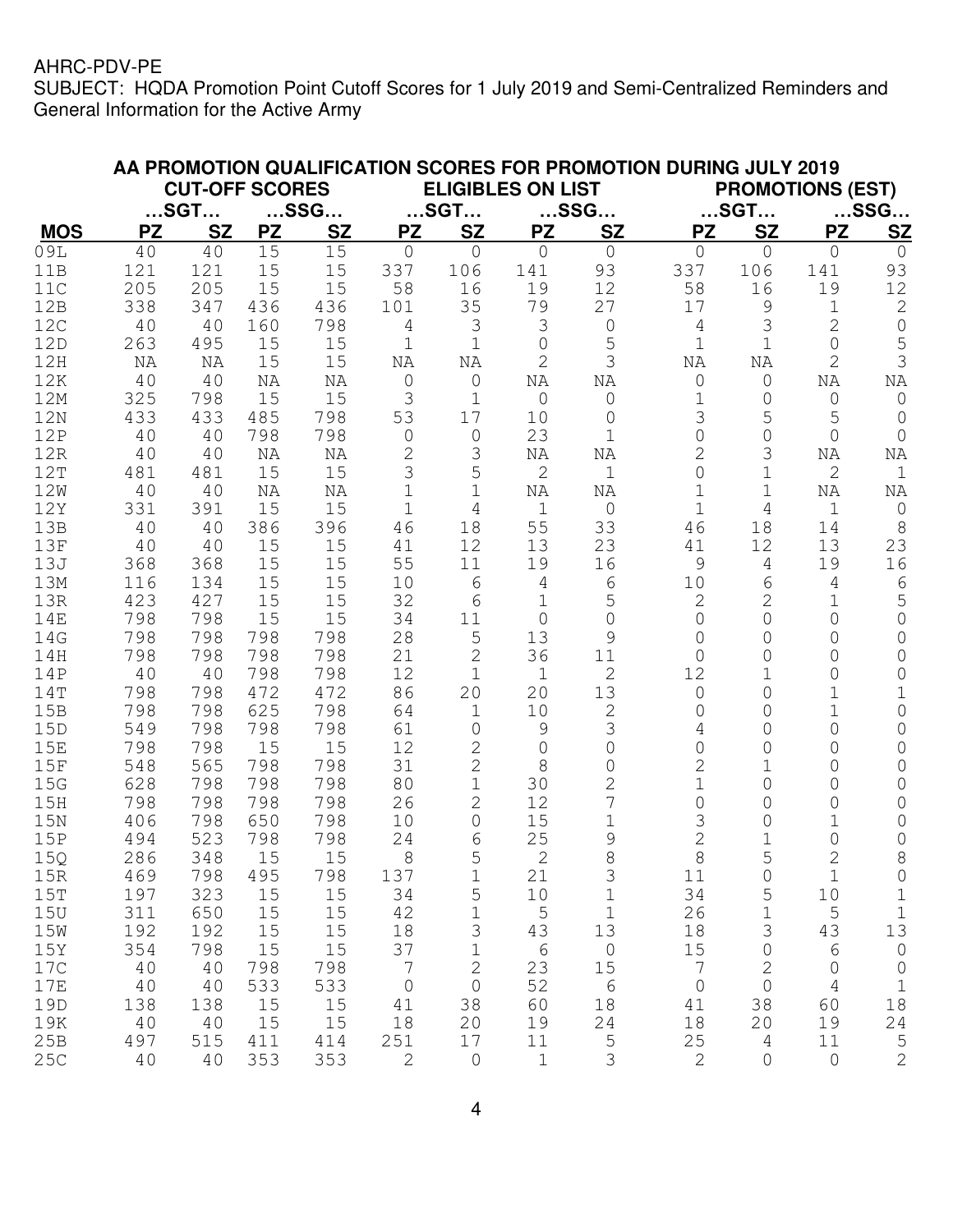|            | AA PROMOTION QUALIFICATION SCORES FOR PROMOTION DURING JULY 2019 |                       |           |           |                |                |                          |              |             |                         |                |              |  |  |
|------------|------------------------------------------------------------------|-----------------------|-----------|-----------|----------------|----------------|--------------------------|--------------|-------------|-------------------------|----------------|--------------|--|--|
|            |                                                                  | <b>CUT-OFF SCORES</b> |           |           |                |                | <b>ELIGIBLES ON LIST</b> |              |             | <b>PROMOTIONS (EST)</b> |                |              |  |  |
| $$ SGT $$  |                                                                  |                       |           | $$ SSG $$ |                | $$ SGT $$      |                          | $$ SSG $$    |             | $$ SGT $$               | $$ SSG $$      |              |  |  |
| <b>MOS</b> | <b>PZ</b>                                                        | <b>SZ</b>             | <b>PZ</b> | <b>SZ</b> | <b>PZ</b>      | <b>SZ</b>      | <b>PZ</b>                | <b>SZ</b>    | <b>PZ</b>   | <b>SZ</b>               | <b>PZ</b>      | <u>SZ</u>    |  |  |
| 25D        | NA                                                               | NA                    | 15        | 15        | NA             | NA             | 1                        | $\circ$      | NA          | NA                      | 1              | 0            |  |  |
| 25E        | 798                                                              | 798                   | 15        | 15        | $\overline{0}$ | 0              | 1                        | 0            | 0           | 0                       | 1              | 0            |  |  |
| 25L        | 445                                                              | 798                   | 798       | 798       | 13             | 1              | 27                       | 2            | 3           | $\circ$                 | 0              | 0            |  |  |
| 25M        | 798                                                              | 798                   | 15        | 15        | 9              | 1              | 0                        |              | 0           | 0                       | 0              |              |  |  |
| 25N        | 517                                                              | 517                   | 309       | 309       | 28             | 13             | 5                        |              | 2           | 2                       | 3              |              |  |  |
| 25P        | 40                                                               | 40                    | 798       | 798       | 3              | $\mathbf 1$    | 32                       |              | 3           | 1                       | 0              |              |  |  |
| 25Q        | 401                                                              | 406                   | 645       | 646       | 94             | 12             | 12                       | 3            | 9           | 3                       |                |              |  |  |
| 25R        | 798                                                              | 798                   | 15        | 15        | 8              | $\circ$        | 2                        | 1            |             | 0                       | 2              |              |  |  |
| 25S        | 532                                                              | 532                   | 594       | 642       | 114            | 21             | 41                       | 10           |             | 4                       | 6              | 6            |  |  |
| 25U        | 455                                                              | 461                   | 15        | 15        | 61             | 14             | 14                       | 0            |             | 4                       | 14             | ∩            |  |  |
| 25V        | 798                                                              | 798                   | 798       | 798       | 33             | 3              | 7                        |              |             | 0                       | 0              | O            |  |  |
| 27D        | 186                                                              | 186                   | 15        | 15        | 8              | 11             | 0                        | ∩            | 8           | 11                      | 0              |              |  |  |
| 29E        | (SEE                                                             | 17E)                  | (SEE      | 17E)      | (SEE)          | 17E)           | (SEE                     | 17E)         | (SEE)       | 17E)                    | (SEE           | 17E)         |  |  |
| 31B        | 436                                                              | 440                   | 595       | 595       | 169            | 41             | 209                      | 27           | 27          | 10                      | 4              | 4            |  |  |
| 31D        | 40                                                               | 40                    | 798       | 798       | 3              | 1              | 76                       | 10           | 3           | 1                       | 0              | O            |  |  |
| 31E        | 40                                                               | 40                    | 440       | 798       | 6              | 4              | 7                        | 2            | 6           | 4                       | 3              | O            |  |  |
| 31K        | 798                                                              | 798                   | 798       | 798       | 39             | 2              | 6                        | 0            | 0           | 0                       | 0              | O            |  |  |
| 35F        | 40                                                               | 40                    | 15        | 15        | 43             | 20             | 4                        |              | 43          | 20                      | 4              |              |  |  |
| 35G        | 393                                                              | 394                   | 15        | 15        | 24             | 14             | 1                        | 0            | 12          | 8                       |                | O            |  |  |
| 35L        | 40                                                               | 40                    | 503       | 798       | 0              | 0              | 25                       |              | 0           | 0                       | 3              | O            |  |  |
| 35M        | 40                                                               | 40                    | 514       | 518       | 14             | 4              | 10                       | 17           | 14          | 4                       | 4              |              |  |  |
| 35N        | 492                                                              | 497                   | 516       | 519       | 215            | 25             | 56                       | 12           | 33          | 7                       | 18             | 3            |  |  |
| 35P        | 798                                                              | 798                   | 798       | 798       | 25             | $\Omega$       | 11                       | O            |             | Ω                       | O              | 0            |  |  |
| 35PAE      | 798                                                              | 798                   | 798       | 798       | 13             | 0              | 0                        |              |             | $\left( \right)$        | O              | 0            |  |  |
| 35PAP      | 798                                                              | 798                   | 798       | 798       | ∩              | 0              | Ω                        |              |             | Ω                       | ∩              | O            |  |  |
| 35PAV      | (SEE 35PAE) (SEE 35PAE)                                          |                       |           |           | (SEE           | 35PAE)         | (SEE                     | 35PAE)       | (SEE        | 35PAE)                  | (SEE           | $35$ PAE)    |  |  |
| 35PCM      | 798                                                              | 798                   | 655       | 798       | 0              | 0              |                          |              | O           | 0                       |                | O            |  |  |
| 35PDG      | 454                                                              | 798                   | 642       | 798       | 4              | 0              | 1                        |              |             | Ω                       |                | $\cup$       |  |  |
| 35PFR      | 798                                                              | 798                   | 798       | 798       | 3              | 0              | 7                        |              |             |                         | 0              | $\cup$       |  |  |
| 35PJN      | 600                                                              | 798                   | 798       | 798       |                | 0              | $\Omega$                 |              |             |                         |                |              |  |  |
| 35PKP      | 562                                                              | 798                   | 798       | 798       |                | 0              | 20                       |              |             |                         | 0              |              |  |  |
| 35PPF      | 450                                                              | 798                   | 798       | 798       | 13             | 0              | 0                        |              |             | 0                       | O              | 0            |  |  |
| 35PPG      | (SEE                                                             | 35PPF) (SEE           |           | 35PPF)    | (SEE           | $35$ PPF)      | (SEE                     | 35PPF)       | (SEE        | $35$ PPF)               | (SEE)          | $35$ PPF)    |  |  |
| 35PPU      | (SEE 35PPV) (SEE 35PPV)                                          |                       |           |           | (SEE 35PPV)    |                | (SEE 35PPV)              |              | (SEE 35PPV) |                         | (SEE 35PPV)    |              |  |  |
| 35PPV      | 798                                                              | 798                   | 798       | 798       | $\circ$        | 0              | 0                        | 0            | 0           | 0                       | 0              | 0            |  |  |
| 35PQB      | 798                                                              | 798                   | 798       | 798       | 18             | 0              | 9                        | $\mathsf{O}$ | $\mathbf 1$ | $\mathbf 0$             | 0              | 0            |  |  |
| 35PRU      | 798                                                              | 798                   | 798       | 798       | $\mathsf{O}$   | 0              | 0                        | 0            | 0           | 0                       | 0              | 0            |  |  |
| 35PTA      | 798                                                              | 798                   | 798       | 798       | 4              | 0              | 0                        | 0            | 0           | 0                       | 0              | 0            |  |  |
| 35Q        | 230                                                              | 798                   | 588       | 588       | $\sqrt{6}$     | 0              | 0                        | $\mathbf{2}$ | 6           | 0                       | 0              | $\mathbf{2}$ |  |  |
| 35S        | 40                                                               | 40                    | 513       | 553       | 6              | 1              | 25                       | $\sqrt{2}$   | 6           | $\mathbf 1$             | $\overline{c}$ | $\mathbf 1$  |  |  |
| 35T        | 798                                                              | 798                   | 15        | 15        | 21             | $\overline{2}$ | 0                        | $\mathsf O$  | 0           | $\mathsf O$             | $\mathbf 0$    | $\mathsf O$  |  |  |
| 36B        | 541                                                              | 541                   | 15        | 15        | 49             | 14             | $\mathbf 1$              | 6            | 5           | 4                       | $1\,$          | 6            |  |  |
| 37F        | NA                                                               | ΝA                    | 15        | 15        | ΝA             | ΝA             | 11                       | 8            | ΝA          | ΝA                      | 11             | $\,8\,$      |  |  |
| 42A        | 505                                                              | 513                   | 300       | 416       | 446            | 71             | 85                       | 36           | 104         | 17                      | 85             | 36           |  |  |
| 42R        | 621                                                              | 798                   | 677       | 798       | 100            | 21             | 123                      | 23           | $\mathbf 1$ | $\mathsf{O}$            | $\mathcal{S}$  | $\circ$      |  |  |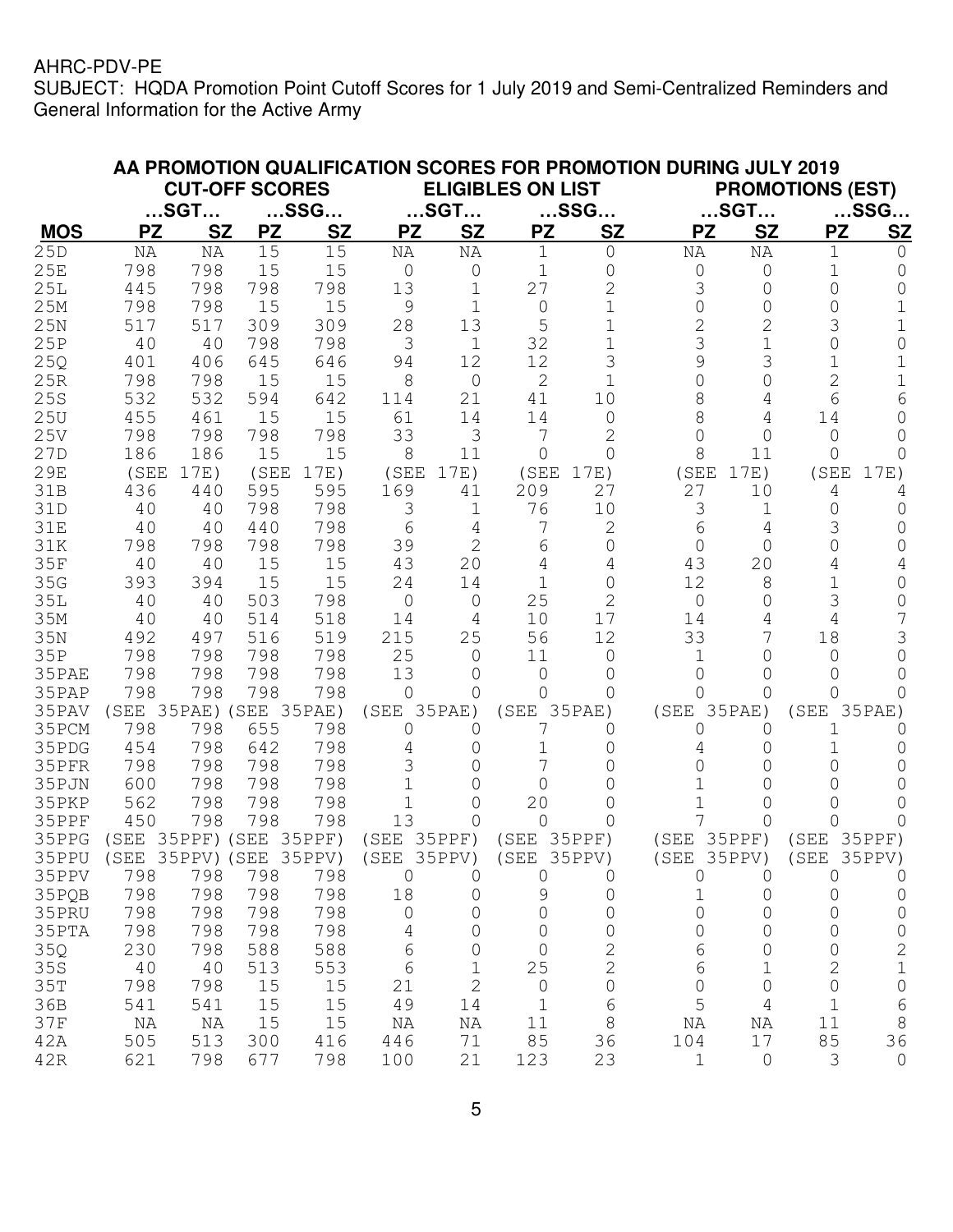|            | AA PROMOTION QUALIFICATION SCORES FOR PROMOTION DURING JULY 2019<br><b>ELIGIBLES ON LIST</b> |           |           |           |                |                |                |                | <b>PROMOTIONS (EST)</b> |                |                |                |  |
|------------|----------------------------------------------------------------------------------------------|-----------|-----------|-----------|----------------|----------------|----------------|----------------|-------------------------|----------------|----------------|----------------|--|
|            | <b>CUT-OFF SCORES</b>                                                                        |           |           |           |                |                |                |                |                         |                |                |                |  |
|            | $$ SGT $$                                                                                    |           | $$ SSG $$ |           |                | $$ SGT $$      |                | $$ SSG $$      |                         | $$ SGT $$      |                | $$ SSG $$      |  |
| <b>MOS</b> | <b>PZ</b>                                                                                    | <b>SZ</b> | <b>PZ</b> | <b>SZ</b> | <b>PZ</b>      | <b>SZ</b>      | <b>PZ</b>      | <b>SZ</b>      | <b>PZ</b>               | <b>SZ</b>      | <b>PZ</b>      | SZ             |  |
| 46Q        | (SEE                                                                                         | 46S)      | (SEE      | 46S)      | (SEE           | 46S)           | (SEE           | 46S)           | (SEE                    | 46S)           | (SEE           | 46S)           |  |
| 46R        | (SEE                                                                                         | 46S)      | (SEE      | 46S)      | (SEE)          | 46S)           | (SEE           | 46S)           | (SEE                    | 46S)           | (SEE           | 46S)           |  |
| 46S        | 40                                                                                           | 40        | 798       | 798       | $\mathbf 1$    | $\circ$        | 34             | 1              | $\mathbf 1$             | 0              | 0              | $\Omega$       |  |
| 51C        | NA                                                                                           | ΝA        | 15        | 15        | ΝA             | NA             | 1              | $\circ$        | NA                      | ΝA             | 1              | 0              |  |
| 56M        | 40                                                                                           | 40        | 798       | 798       | 5              | 4              | 29             | 9              | 5                       | 4              | 0              | $\Omega$       |  |
| 68A        | 574                                                                                          | 574       | 798       | 798       | 19             | 5              | 13             | 3              | 1                       | 2              | 0              | 0              |  |
| 68B        | 523                                                                                          | 597       | 798       | 798       | 8              | 3              | 0              | 1              | 2                       | $\mathbf 1$    | 0              | $\Omega$       |  |
| 68C        | 552                                                                                          | 552       | 15        | 15        | 57             | 15             | 7              | 0              | 0                       | 3              | 7              | 0              |  |
| 68D        | 798                                                                                          | 798       | 654       | 798       | 74             | 6              | 23             | 2              | 0                       | 0              | $\overline{2}$ | 0              |  |
| 68E        | 642                                                                                          | 798       | 734       | 798       | 139            | 11             | 17             | 0              | 6                       | 0              | $\mathbf 1$    | 0              |  |
| 68F        | 40                                                                                           | 40        | 621       | 798       | $\mathcal{O}$  | 3              | 13             | 3              | 0                       | 3              | $\overline{1}$ | 0              |  |
| 68G        | 514                                                                                          | 543       | 587       | 587       | 40             | 8              | 16             | 2              | 3                       | 1              | 1              | 1              |  |
| 68H        | 798                                                                                          | 798       | 15        | 15        | 12             | 6              | 0              | $\Omega$       | 0                       | $\circ$        | 0              | 0              |  |
| 68J        | 557                                                                                          | 798       | 599       | 798       | 52             | 9              | 21             | 2              | 7                       | 0              | 4              | 0              |  |
| 68K        | 601                                                                                          | 798       | 658       | 658       | 188            | 17             | 38             | 5              | 9                       | 0              | 0              | 1              |  |
| 68L        | 798                                                                                          | 798       | 798       | 798       | 11             | $\circ$        | 5              | 0              | 0                       | 0              | 0              | 0              |  |
| 68M        | 798                                                                                          | 798       | 798       | 798       | 12             | $\overline{2}$ | 2              | 0              | 0                       | 0              | 0              | 0              |  |
| 68N        | 798                                                                                          | 798       | 798       | 798       | $\mathbf{2}$   | $\mathbf 1$    | 0              |                | 0                       | 0              | 0              | 0              |  |
| 68P        | 588                                                                                          | 588       | 681       | 681       | 91             | 8              | 22             | 2              | 6                       | $\mathbf 1$    | 2              | 1              |  |
| 68Q        | 572                                                                                          | 798       | 798       | 798       | 44             | 3              | 8              | 0              | 1                       | 0              | 0              | 0              |  |
| 68R        | 537                                                                                          | 543       | 798       | 798       | 53             | 6              | 13             | 3              | 1                       | 2              | 0              | $\Omega$       |  |
| 68S        | 519                                                                                          | 798       | 480       | 512       | 17             | 5              | 4              | 2              | 2                       | $\circ$        | 3              | 2              |  |
| 68T        | 605                                                                                          | 798       | 798       | 798       | 65             | $\overline{2}$ | 14             | $\mathbf 1$    | $\overline{2}$          | $\circ$        | 0              | $\mathbf 0$    |  |
| 68U        | 798                                                                                          | 798       | 798       | 798       | 6              | 4              | 2              | $\Omega$       | 0                       | 0              | 0              | 0              |  |
| 68V        | 798                                                                                          | 798       | 677       | 798       | $\Omega$       | $\overline{0}$ | 28             | 0              | 0                       | 0              | 3              | $\Omega$       |  |
| 68W        | 488                                                                                          | 490       | 15        | 15        | 387            | 82             | 60             | 10             | 67                      | 20             | 60             | 10             |  |
| 68X        | 455                                                                                          | 798       | 798       | 798       | 35             | 7              | 0              | 0              | 5                       | $\circ$        | 0              | 0              |  |
| 68Y        | 278                                                                                          | 278       | 798       | 798       | 1              | 3              | 0              | ∩              | 1                       | 3              | 0              | 0              |  |
| 74D        | 40                                                                                           | 40        | 15        | 15        | 34             | 26             | 33             | 19             | 34                      | 26             | 33             | 19             |  |
| 79R        | ΝA                                                                                           | ΝA        | 15        | 15        | NA             | ΝA             | 2              | $\circ$        | ΝA                      | ΝA             | $\overline{c}$ | 0              |  |
| 79S        | ΝA                                                                                           | ΝA        | 378       | 798       | ΝA             | ΝA             | $\overline{c}$ | 0              | NA                      | NA             | $\overline{c}$ | 0              |  |
| 88H        | 40                                                                                           | 40        | 486       | 486       | $\,8\,$        | 4              | 13             | 6              | $\,8\,$                 | $\overline{4}$ | 4              | 4              |  |
| 88K        | 40                                                                                           | 40        | 798       | 798       | 11             | $\mathbf 1$    | $\mathfrak{Z}$ | 1              | 11                      | 1              | 0              | 0              |  |
| 88L        | 40                                                                                           | 40        | 15        | 15        | $\mathbf 1$    | $\circledcirc$ | 3              | $\overline{0}$ | $\mathbf 1$             | $\circ$        | 3              | $\mathbf 0$    |  |
| 88M        | 452                                                                                          | 452       | 618       | 618       | 276            | 48             | 26             | 17             | 17                      | 6              | $\mathbf 1$    | 1              |  |
| 88N        | 40                                                                                           | 40        | 479       | 479       | $12$           | 3              | 20             | 18             | 12                      | 3              | 0              | 5              |  |
| 89A        | 40                                                                                           | 40        | ΝA        | ΝA        | $\mathfrak{Z}$ | $\mathbf 1$    | NA             | ΝA             | 3                       | $\mathbf 1$    | ΝA             | NA             |  |
| 89B        | 412                                                                                          | 439       | 487       | 798       | 40             | 8              | 13             | $\sqrt{6}$     | $\overline{4}$          | $1\,$          | 3              | $\circledcirc$ |  |
| 89D        | 40                                                                                           | 40        | 15        | $15$      | $\mathsf S$    | $\circledcirc$ | $\mathbf 1$    | 14             | 5                       | 0              | $\mathbf 1$    | 14             |  |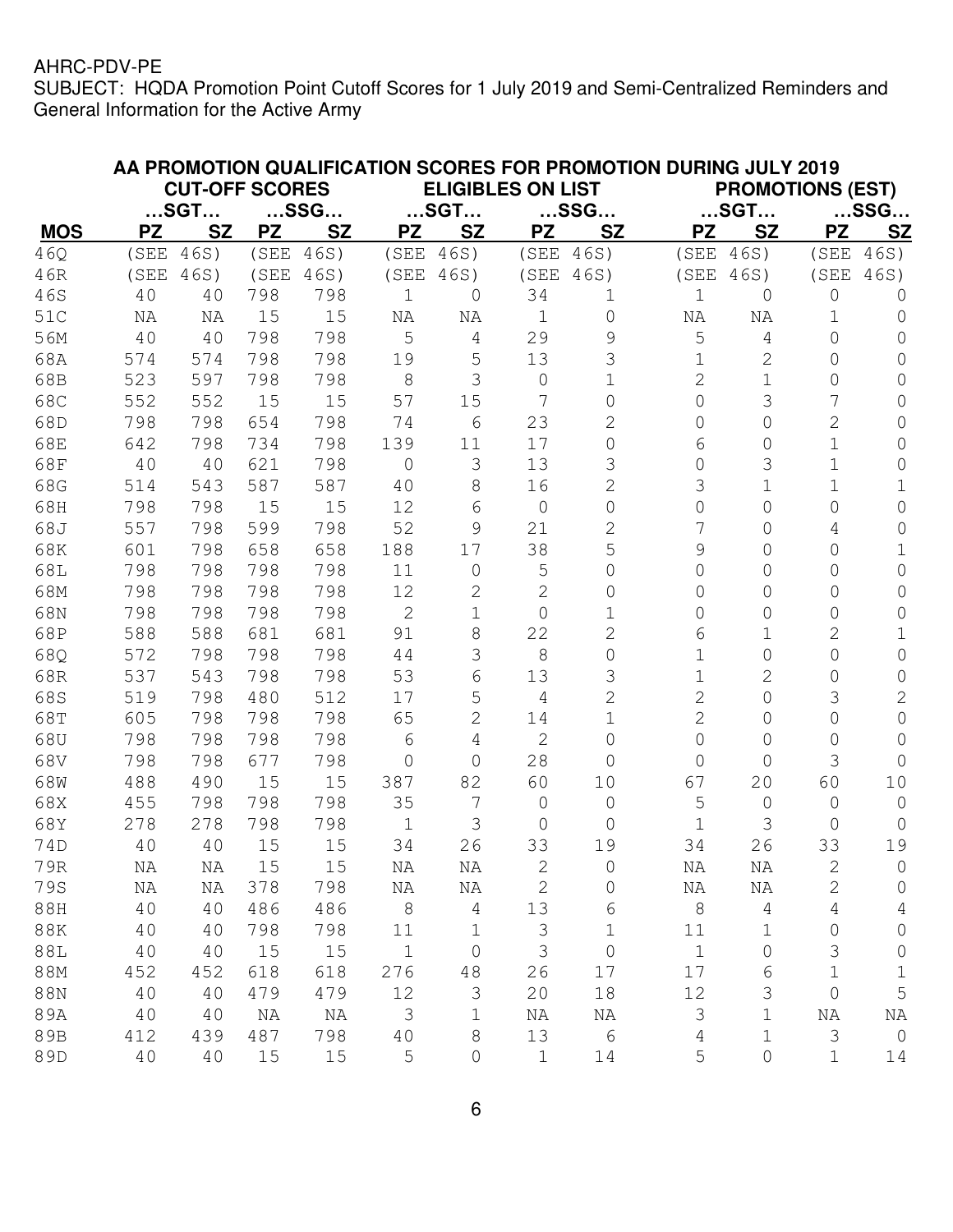|                 | AA PROMOTION QUALIFICATION SCORES FOR PROMOTION DURING JULY 2019 |                       |           |           |                |                |                          |                |                |                |                         |                |
|-----------------|------------------------------------------------------------------|-----------------------|-----------|-----------|----------------|----------------|--------------------------|----------------|----------------|----------------|-------------------------|----------------|
|                 |                                                                  | <b>CUT-OFF SCORES</b> |           |           |                |                | <b>ELIGIBLES ON LIST</b> |                |                |                | <b>PROMOTIONS (EST)</b> |                |
|                 |                                                                  | $$ SGT $$             |           | $$ SSG $$ |                | $$ SGT $$      |                          | $$ SSG $$      |                | $$ SGT $$      |                         | $$ SSG $$      |
| <b>MOS</b>      | <b>PZ</b>                                                        | <b>SZ</b>             | <b>PZ</b> | <b>SZ</b> | <b>PZ</b>      | <b>SZ</b>      | <b>PZ</b>                | <b>SZ</b>      | <b>PZ</b>      | <b>SZ</b>      | <b>PZ</b>               | <b>SZ</b>      |
| 91A             | 40                                                               | 40                    | 384       | 384       | 10             | $\mathbf{1}$   | 19                       | $\overline{4}$ | 10             | $\mathbf{1}$   | $\overline{2}$          | $\mathbf 1$    |
| 91B             | 451                                                              | 451                   | 673       | 676       | 421            | 93             | 375                      | 51             | 60             | 22             | 13                      | $\overline{2}$ |
| 91C             | 527                                                              | 798                   | 798       | 798       | 93             | 5              | 117                      | 6              | 7              | $\mathsf O$    | $\mathbf 0$             | $\overline{O}$ |
| 91D             | 513                                                              | 548                   | 798       | 798       | 105            | 13             | 82                       | 3              | 9              | $\overline{2}$ | 0                       | $\mathsf O$    |
| 91E             | 447                                                              | 493                   | 642       | 668       | 37             | 6              | 44                       | 3              | $1\,$          | $\mathbf 1$    | 3                       | $\mathbf 1$    |
| 91F             | 573                                                              | 798                   | 798       | 798       | 62             | 9              | 35                       | $\mathbf 1$    | $\overline{2}$ | $\overline{0}$ | $\overline{O}$          | $\overline{0}$ |
| 91G             | (SEE                                                             | 94Y)                  | NA        | NA        | (SEE           | 94Y)           | NA                       | NA             | (SEE           | 94Y)           | NA                      | NA             |
| 91H             | 40                                                               | 40                    | 488       | 488       | 9              | $\overline{2}$ | 29                       | $\overline{2}$ | 9              | 2              | $\mathbf 1$             | $\mathbf 1$    |
| 91J             | 798                                                              | 798                   | NA        | NA        | 47             | $\mathbf 1$    | NA                       | NA             | 0              | $\overline{0}$ | NA                      | NA             |
| 91L             | 798                                                              | 798                   | 444       | 505       | 29             | 4              | 12                       | 3              | 0              | $\overline{0}$ | $\mathbf{2}$            | $1\,$          |
| 91M             | 40                                                               | 40                    | 626       | 798       | 8              | $\mathbf 1$    | 16                       | 9              | 8              | $\mathbf 1$    | $\mathbf 1$             | $\mathsf O$    |
| 91P             | 40                                                               | 40                    | 224       | 224       | $\overline{0}$ | $\overline{O}$ | $\overline{2}$           | 3              | 0              | $\overline{0}$ | $\overline{O}$          | $\overline{2}$ |
| 91S             | 509                                                              | 798                   | 798       | 798       | 27             | $\mathbf{1}$   | $\overline{O}$           | 0              | $\mathbf 1$    | $\overline{O}$ | 0                       | $\overline{0}$ |
| 92A             | 513                                                              | 516                   | 713       | 798       | 251            | 28             | 317                      |                | 12             | 8              | 4                       | $\overline{0}$ |
| 92F             | 549                                                              | 798                   | 798       | 798       | 278            | 60             | 143                      | 25             | 10             | $\overline{O}$ | 0                       | $\overline{0}$ |
| 92G             | 339                                                              | 345                   | 798       | 798       | 138            | 29             | 105                      | 25             | 31             | 13             | 0                       | 0              |
| 92L             | 40                                                               | 40                    | 798       | 798       | $\mathbf{2}$   | $\mathbf 1$    | 9                        | 1              | $\mathbf{2}$   | $\mathbf 1$    | 0                       | $\mathbf 0$    |
| 92M             | 40                                                               | 40                    | 15        | 15        | $\overline{2}$ | $\mathbf 1$    | $\overline{1}$           | $\Omega$       | $\overline{2}$ | $\mathbf 1$    | 1                       | $\mathsf O$    |
| 92R             | 405                                                              | 798                   | 570       | 586       | 45             | 4              | 18                       | 5              | 12             | $\overline{0}$ | 3                       | 3              |
| 92S             | 40                                                               | 40                    | 798       | 798       | $\overline{0}$ | $\mathbf 1$    | 16                       | 1              | 0              | $\mathbf 1$    | 0                       | $\overline{0}$ |
| 92 <sub>W</sub> | 798                                                              | 798                   | 798       | 798       | 74             | 5              | 42                       | 11             | 0              | $\overline{O}$ | $\Omega$                | $\mathbf 0$    |
| 92Y             | 40                                                               | 40                    | 575       | 580       | 74             | 32             | 335                      | 49             | 74             | 32             | 19                      | 8              |
| 94A             | 40                                                               | 40                    | 15        | 15        | $\overline{0}$ | $\overline{0}$ | $\mathbf 1$              | $\overline{0}$ | 0              | $\overline{O}$ | $\mathbf 1$             | $\overline{O}$ |
| 94D             | 160                                                              | 798                   | 15        | 15        | $\mathbf{2}$   | $\overline{0}$ | $\overline{O}$           | $\bigcap$      | $\overline{2}$ | $\overline{O}$ | $\overline{0}$          | 0              |
| <b>94E</b>      | 613                                                              | 798                   | 798       | 798       | 35             | 10             | 10                       | 4              | 1              | 0              | $\Omega$                | 0              |
| 94F             | 538                                                              | 798                   | 632       | 798       | 56             | 9              | 4                        | 2              | 3              | $\overline{O}$ | $\mathbf{1}$            | 0              |
| 94H             | 156                                                              | 798                   | 15        | 15        | $\overline{4}$ | $\overline{O}$ | $\overline{O}$           | 0              | 4              | $\overline{O}$ | $\overline{O}$          | 0              |
| 94M             | 798                                                              | 798                   | 798       | 798       | 5              | $\mathbf 1$    | $\mathbf 1$              | 0              | 0              | $\circ$        | $\Omega$                | $\mathbf 0$    |
| 94P             | 40                                                               | 40                    | 15        | 15        | $\overline{O}$ | $\overline{O}$ | $\mathbf 1$              | 0              | 0              | 0              | 1                       | 0              |
| 94R             | 798                                                              | 798                   | 798       | 798       | 10             | $\overline{O}$ | $\overline{0}$           | 1              | 0              | $\overline{O}$ | $\overline{O}$          | $\overline{0}$ |
| 94S             | 40                                                               | 40                    | 429       | 429       | $\overline{4}$ | $\overline{O}$ | 3                        | $\mathbf 1$    | 4              | 0              | 1                       | $\mathbf 1$    |
| 94T             | 348                                                              | 798                   | 15        | 15        | $\overline{2}$ | $\mathsf{O}$   | $\mathbf{1}$             | 0              | $\overline{2}$ | 0              | $\overline{1}$          | $\mathsf{O}$   |
| 94Y             | 247                                                              | 383                   | 15        | 15        | $\overline{2}$ | 1              | $\overline{0}$           |                | $\overline{2}$ | 1              | $\overline{O}$          | 1              |
| TOTALS          |                                                                  |                       |           |           | 6967           | 1307           | 3864                     | 899            | 1560           | 541            | 745                     | 408            |